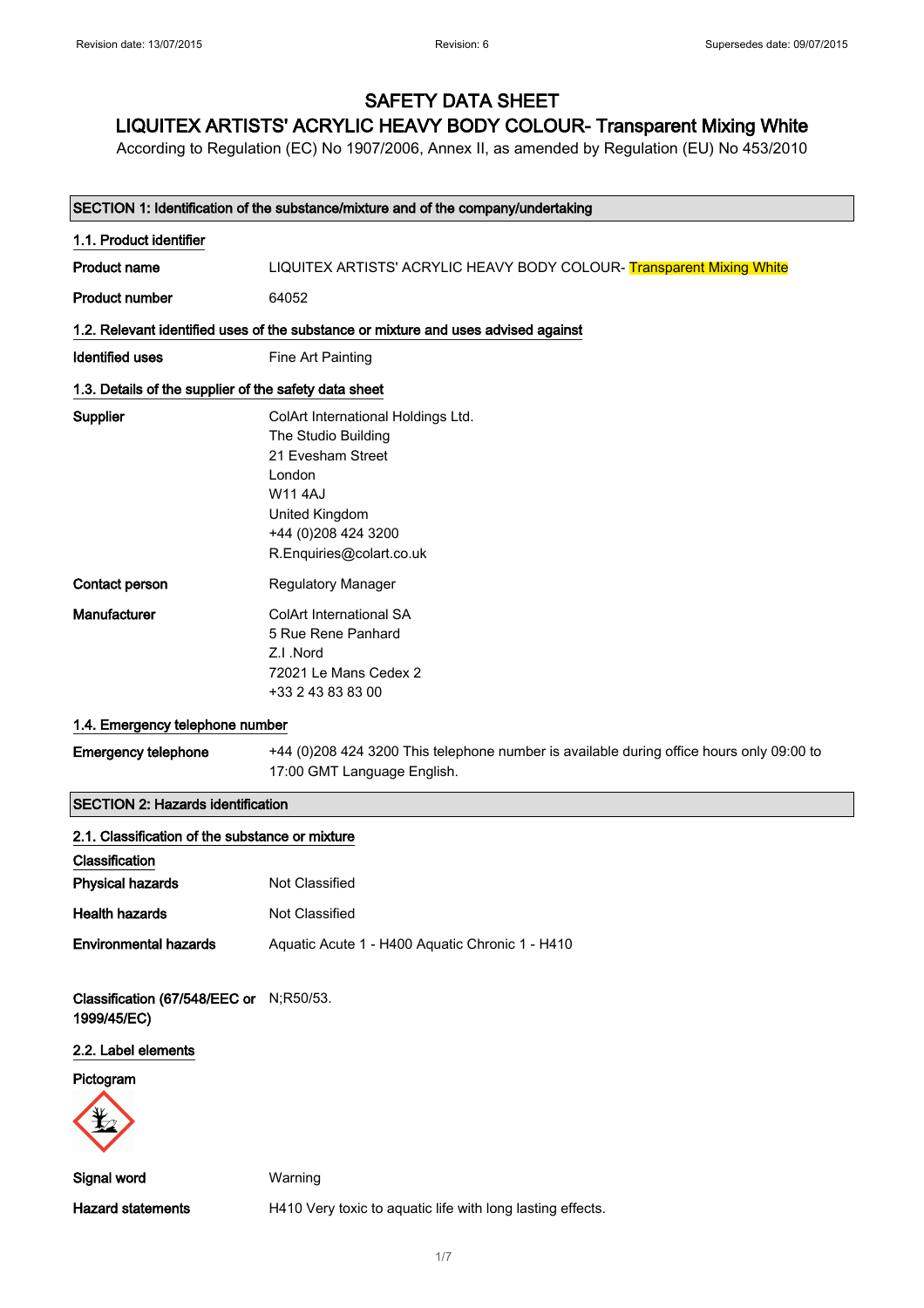| <b>Precautionary statements</b>                                         | P273 Avoid release to the environment.<br>P391 Collect spillage.<br>P501 Dispose of contents/container in accordance with national regulations. |
|-------------------------------------------------------------------------|-------------------------------------------------------------------------------------------------------------------------------------------------|
| <b>Supplementary precautionary</b> P391 Collect spillage.<br>statements | P501 Dispose of contents/container to                                                                                                           |

2.3. Other hazards

SECTION 3: Composition/information on ingredients

| 3.2. Mixtures                                                        |                          |                                                       |                                |
|----------------------------------------------------------------------|--------------------------|-------------------------------------------------------|--------------------------------|
| <b>ZINC OXIDE</b>                                                    |                          |                                                       | 10-30%                         |
| CAS number: 1314-13-2                                                | EC number: 215-222-5     | 2119463881-32-xxxx                                    | REACH registration number: 01- |
| M factor (Acute) = $1$                                               | M factor (Chronic) = $1$ |                                                       |                                |
| Classification<br>Aquatic Acute 1 - H400<br>Aquatic Chronic 1 - H410 |                          | Classification (67/548/EEC or 1999/45/EC)<br>N;R50/53 |                                |
| mono propylene glycol                                                |                          |                                                       | $1 - 5%$                       |
| CAS number: 57-55-6                                                  | FC number: 200-338-0     | 2119456809-23-xxxx                                    | REACH registration number: 01- |
| Classification<br>Not Classified                                     |                          | Classification (67/548/EEC or 1999/45/EC)             |                                |
| Polyethylene glycol octylphenyl ether<br>CAS number: 9036-19-5       |                          |                                                       | $3%$                           |
| Classification<br>Aquatic Chronic 3 - H412                           |                          | Classification (67/548/EEC or 1999/45/EC)             |                                |

The Full Text for all R-Phrases and Hazard Statements are Displayed in Section 16.

| <b>Composition comments</b>            | Contains SVHC, CAS 9036-19-5 $\geq$ 0.1%                                                                                                                                                                  |  |  |
|----------------------------------------|-----------------------------------------------------------------------------------------------------------------------------------------------------------------------------------------------------------|--|--|
|                                        | <b>SECTION 4: First aid measures</b>                                                                                                                                                                      |  |  |
| 4.1. Description of first aid measures |                                                                                                                                                                                                           |  |  |
| Inhalation                             | Move affected person to fresh air at once. Get medical attention if any discomfort continues.                                                                                                             |  |  |
| Ingestion                              | Never give anything by mouth to an unconscious person. Do not induce vomiting. Rinse<br>mouth thoroughly with water. Give plenty of water to drink. Get medical attention if any<br>discomfort continues. |  |  |
| <b>Skin contact</b>                    | Remove affected person from source of contamination. Get medical attention if irritation<br>persists after washing.                                                                                       |  |  |
| Eye contact                            | Remove any contact lenses and open eyelids wide apart. Continue to rinse for at least 15<br>minutes. Continue to rinse for at least 15 minutes. Get medical attention if any discomfort<br>continues.     |  |  |
|                                        |                                                                                                                                                                                                           |  |  |

#### 4.2. Most important symptoms and effects, both acute and delayed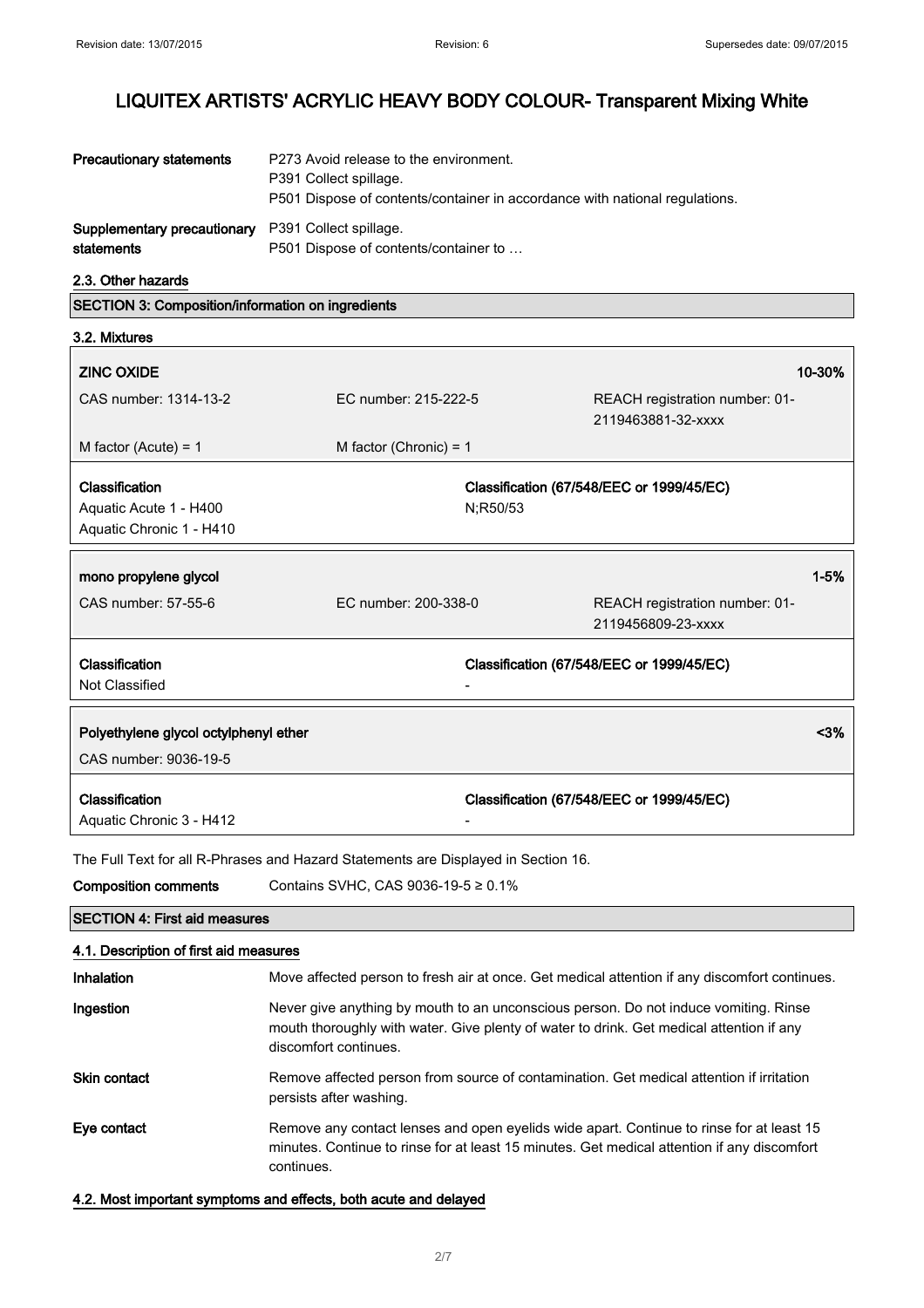| Inhalation                                                      | No specific symptoms known.                                                                                                                                                                                                       |
|-----------------------------------------------------------------|-----------------------------------------------------------------------------------------------------------------------------------------------------------------------------------------------------------------------------------|
| Ingestion                                                       | No specific symptoms known.                                                                                                                                                                                                       |
| <b>Skin contact</b>                                             | No specific symptoms known.                                                                                                                                                                                                       |
| Eye contact                                                     | May cause temporary eye irritation.                                                                                                                                                                                               |
|                                                                 | 4.3. Indication of any immediate medical attention and special treatment needed                                                                                                                                                   |
| <b>SECTION 5: Firefighting measures</b>                         |                                                                                                                                                                                                                                   |
| 5.1. Extinguishing media                                        |                                                                                                                                                                                                                                   |
| Suitable extinguishing media                                    | The product is not flammable. Use fire-extinguishing media suitable for the surrounding fire.                                                                                                                                     |
| 5.2. Special hazards arising from the substance or mixture      |                                                                                                                                                                                                                                   |
| 5.3. Advice for firefighters                                    |                                                                                                                                                                                                                                   |
| Protective actions during<br>firefighting                       | No specific firefighting precautions known.                                                                                                                                                                                       |
| <b>SECTION 6: Accidental release measures</b>                   |                                                                                                                                                                                                                                   |
|                                                                 | 6.1. Personal precautions, protective equipment and emergency procedures                                                                                                                                                          |
| 6.2. Environmental precautions                                  |                                                                                                                                                                                                                                   |
| <b>Environmental precautions</b>                                | Do not discharge into drains or watercourses or onto the ground.                                                                                                                                                                  |
| 6.3. Methods and material for containment and cleaning up       |                                                                                                                                                                                                                                   |
| Methods for cleaning up                                         | Stop leak if possible without risk. Absorb in vermiculite, dry sand or earth and place into<br>containers. Flush contaminated area with plenty of water. Avoid the spillage or runoff entering<br>drains, sewers or watercourses. |
| 6.4. Reference to other sections                                |                                                                                                                                                                                                                                   |
| <b>SECTION 7: Handling and storage</b>                          |                                                                                                                                                                                                                                   |
| 7.1. Precautions for safe handling                              |                                                                                                                                                                                                                                   |
| Usage precautions                                               | Avoid spilling. Avoid contact with skin and eyes.                                                                                                                                                                                 |
|                                                                 | 7.2. Conditions for safe storage, including any incompatibilities                                                                                                                                                                 |
| <b>Storage precautions</b>                                      | Keep only in the original container. Store at moderate temperatures in dry, well ventilated<br>area.                                                                                                                              |
| 7.3. Specific end use(s)                                        |                                                                                                                                                                                                                                   |
| Specific end use(s)                                             | The identified uses for this product are detailed in Section 1.2.                                                                                                                                                                 |
| <b>SECTION 8: Exposure Controls/personal protection</b>         |                                                                                                                                                                                                                                   |
| 8.1. Control parameters<br>Occupational exposure limits         |                                                                                                                                                                                                                                   |
| mono propylene glycol                                           |                                                                                                                                                                                                                                   |
| Long-term exposure limit (8-hour TWA): WEL 10 mg/m <sup>3</sup> | Long-term exposure limit (8-hour TWA): WEL 150 ppm 474 mg/m <sup>3</sup> total vapour and particulates<br>particulate                                                                                                             |
| WEL = Workplace Exposure Limit                                  |                                                                                                                                                                                                                                   |
| 8.2. Exposure controls                                          |                                                                                                                                                                                                                                   |
| Appropriate engineering<br>controls                             | No specific ventilation requirements.                                                                                                                                                                                             |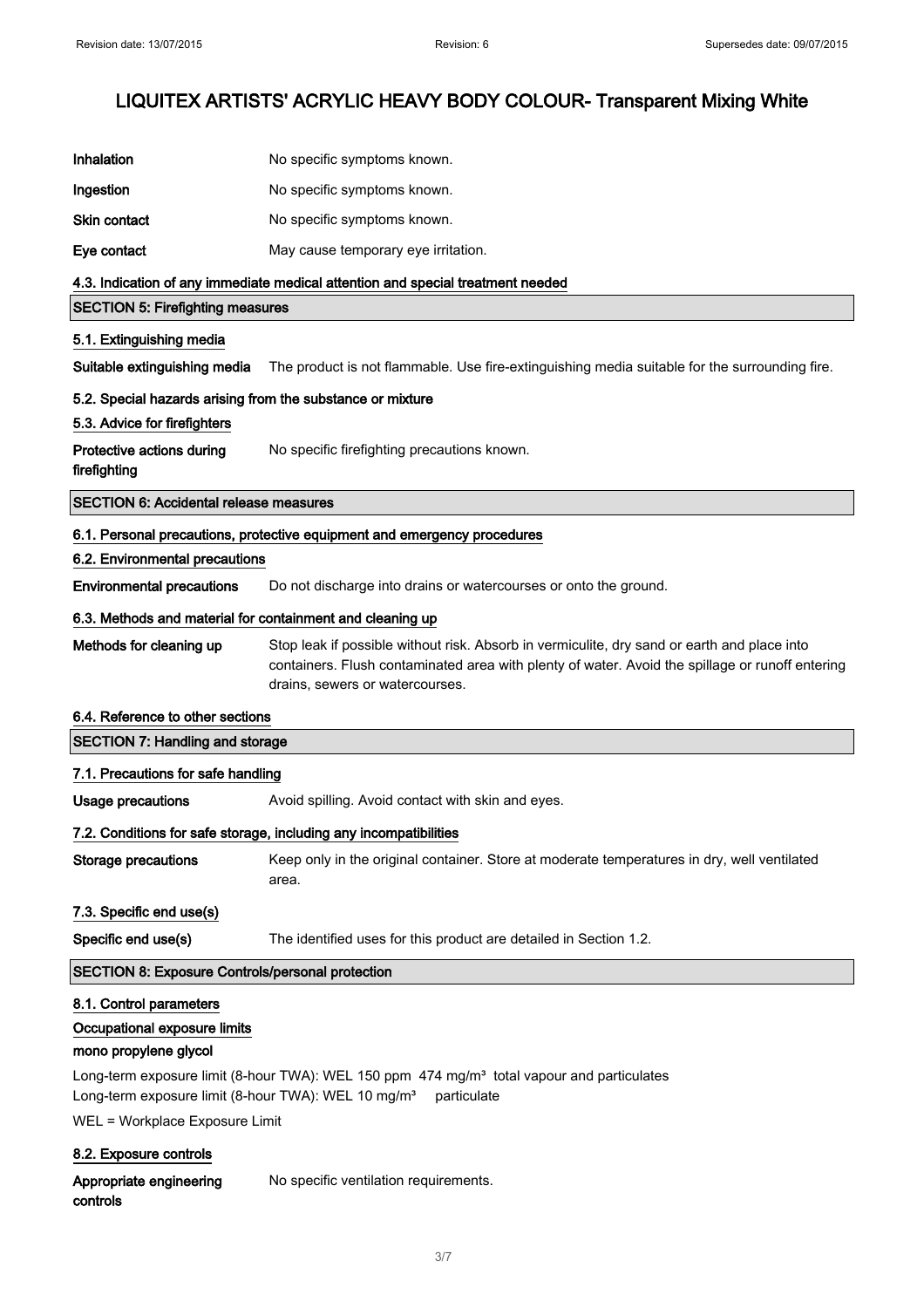J.

## LIQUITEX ARTISTS' ACRYLIC HEAVY BODY COLOUR- Transparent Mixing White

| Eye/face protection               | Eyewear complying with an approved standard should be worn if a risk assessment indicates<br>eye contact is possible. The following protection should be worn: Chemical splash goggles or<br>face shield.                                            |
|-----------------------------------|------------------------------------------------------------------------------------------------------------------------------------------------------------------------------------------------------------------------------------------------------|
| Hand protection                   | No specific hand protection noted.                                                                                                                                                                                                                   |
| Other skin and body<br>protection | No specific recommendations                                                                                                                                                                                                                          |
| Hygiene measures                  | Wash hands at the end of each work shift and before eating, smoking and using the toilet.<br>Promptly remove any clothing that becomes contaminated. Use appropriate skin cream to<br>prevent drying of skin. When using do not eat, drink or smoke. |

#### SECTION 9: Physical and Chemical Properties

| 9.1. Information on basic physical and chemical properties          |                                                                     |  |
|---------------------------------------------------------------------|---------------------------------------------------------------------|--|
| Appearance                                                          | Paste                                                               |  |
| Colour                                                              | White.                                                              |  |
| Odour                                                               | Characteristic.                                                     |  |
| рH                                                                  | pH (concentrated solution): 9-10                                    |  |
| Initial boiling point and range                                     | > 100°C @ 760 mm Hg                                                 |  |
| <b>Vapour density</b>                                               | >1                                                                  |  |
| Relative density                                                    | 1.2 - 1.5 @ 20°C                                                    |  |
| Solubility(ies)                                                     | Miscible with water                                                 |  |
| 9.2. Other information                                              |                                                                     |  |
| Other information                                                   | Not available.                                                      |  |
| <b>SECTION 10: Stability and reactivity</b>                         |                                                                     |  |
| 10.1. Reactivity                                                    |                                                                     |  |
| 10.2. Chemical stability                                            |                                                                     |  |
| <b>Stability</b>                                                    | Stable at normal ambient temperatures.                              |  |
| 10.3. Possibility of hazardous reactions                            |                                                                     |  |
| 10.4. Conditions to avoid                                           |                                                                     |  |
| <b>Conditions to avoid</b>                                          | Avoid excessive heat for prolonged periods of time. Avoid freezing. |  |
| 10.5. Incompatible materials                                        |                                                                     |  |
| 10.6. Hazardous decomposition products                              |                                                                     |  |
| Hazardous decomposition<br>products                                 | Fire creates: Carbon monoxide (CO). Carbon dioxide (CO2).           |  |
| <b>SECTION 11: Toxicological information</b>                        |                                                                     |  |
| 11.1. Information on toxicological effects                          |                                                                     |  |
| Acute toxicity - dermal                                             |                                                                     |  |
| Notes (dermal LD <sub>50</sub> )                                    | Not determined.                                                     |  |
| Acute toxicity - inhalation<br>Notes (inhalation LC <sub>50</sub> ) | Not determined.                                                     |  |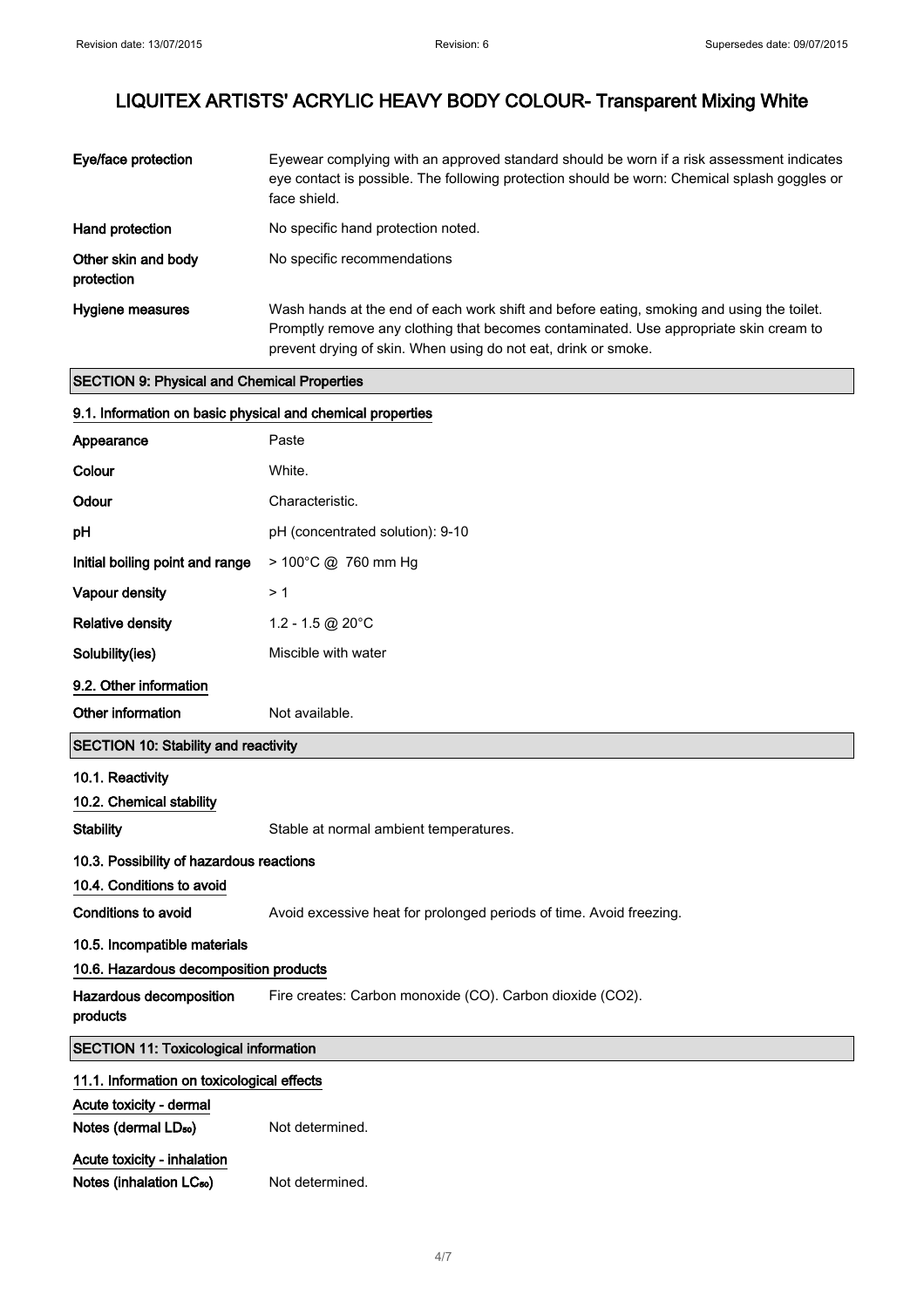| <b>Disposal methods</b><br><b>SECTION 14: Transport information</b><br>14.1. UN number<br>UN No. (ADR/RID)<br>UN No. (IMDG)<br>UN No. (ICAO) | Dispose of waste to licensed waste disposal site in accordance with the requirements of the<br>local Waste Disposal Authority.<br>3082<br>3082<br>3082 |
|----------------------------------------------------------------------------------------------------------------------------------------------|--------------------------------------------------------------------------------------------------------------------------------------------------------|
|                                                                                                                                              |                                                                                                                                                        |
|                                                                                                                                              |                                                                                                                                                        |
|                                                                                                                                              |                                                                                                                                                        |
|                                                                                                                                              |                                                                                                                                                        |
|                                                                                                                                              |                                                                                                                                                        |
|                                                                                                                                              |                                                                                                                                                        |
|                                                                                                                                              |                                                                                                                                                        |
| 13.1. Waste treatment methods                                                                                                                |                                                                                                                                                        |
| <b>SECTION 13: Disposal considerations</b>                                                                                                   |                                                                                                                                                        |
| 12.6. Other adverse effects                                                                                                                  |                                                                                                                                                        |
| 12.5. Results of PBT and vPvB assessment                                                                                                     |                                                                                                                                                        |
| Adsorption/desorption<br>coefficient                                                                                                         | Not determined.                                                                                                                                        |
| 12.4. Mobility in soil                                                                                                                       |                                                                                                                                                        |
| 12.3. Bioaccumulative potential                                                                                                              |                                                                                                                                                        |
|                                                                                                                                              | Persistence and degradability The degradability of the product is not known.                                                                           |
| 12.2. Persistence and degradability                                                                                                          |                                                                                                                                                        |
| Acute toxicity -<br>microorganisms                                                                                                           | Not determined.                                                                                                                                        |
| Acute toxicity - aquatic plants                                                                                                              | Not determined.                                                                                                                                        |
| invertebrates                                                                                                                                |                                                                                                                                                        |
| Acute toxicity - aquatic                                                                                                                     | Not determined.                                                                                                                                        |
| Acute toxicity - fish                                                                                                                        | Not determined.                                                                                                                                        |
| 12.1. Toxicity                                                                                                                               |                                                                                                                                                        |
| Ecotoxicity                                                                                                                                  | The product contains substances which are toxic to aquatic organisms and which may cause<br>long term adverse effects in the aquatic environment.      |
| <b>SECTION 12: Ecological Information</b>                                                                                                    |                                                                                                                                                        |
| <b>Medical symptoms</b>                                                                                                                      | Irritation of eyes and mucous membranes.                                                                                                               |
| Route of entry                                                                                                                               | Skin and/or eye contact.                                                                                                                               |
| Acute and chronic health<br>hazards                                                                                                          | No specific health hazards known.                                                                                                                      |
| Eye contact                                                                                                                                  | Irritating to eyes.                                                                                                                                    |
| Skin contact                                                                                                                                 | Slightly irritating.                                                                                                                                   |
|                                                                                                                                              | May cause discomfort if swallowed.                                                                                                                     |
| Ingestion                                                                                                                                    |                                                                                                                                                        |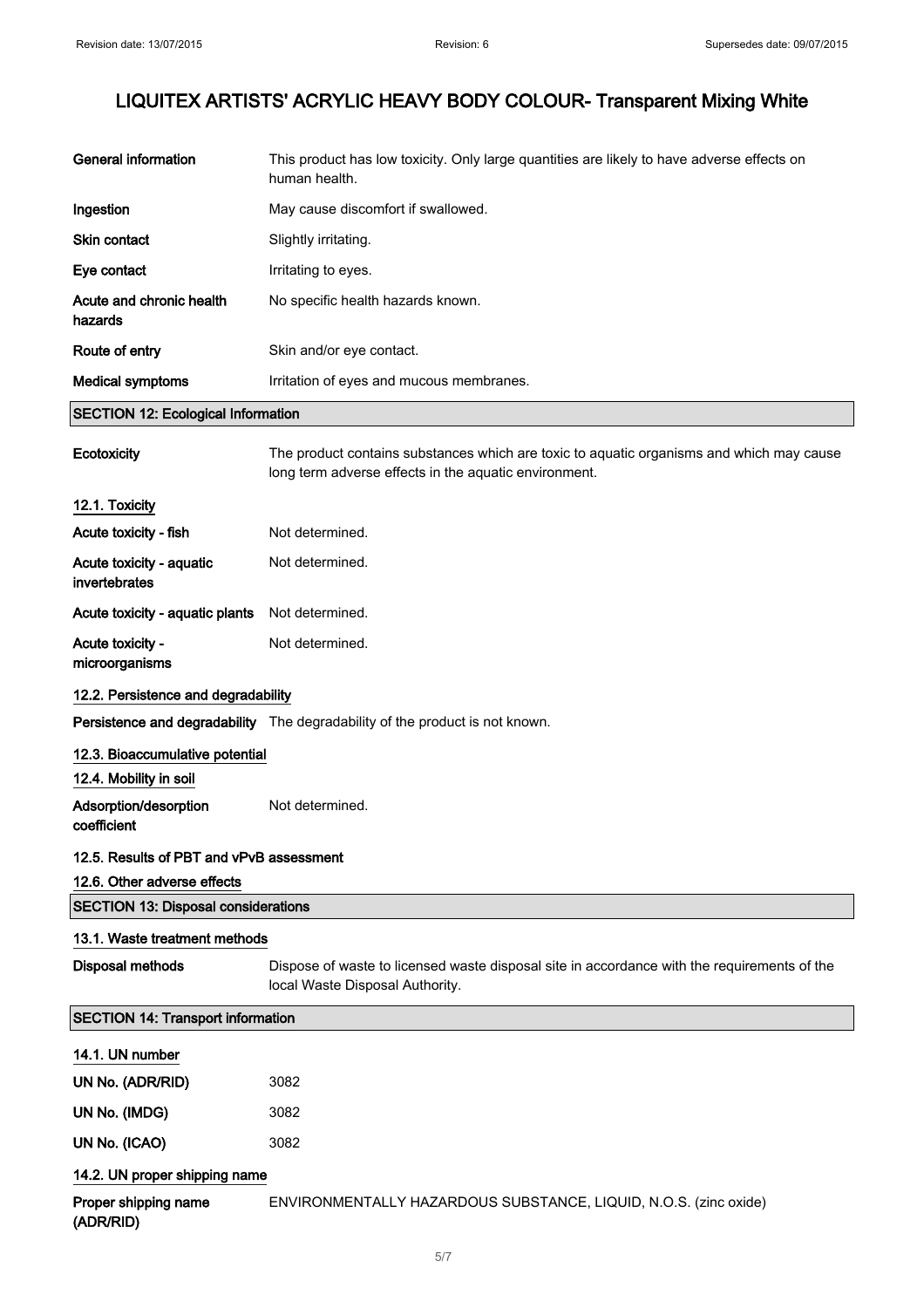| Proper shipping name<br>(IMDG)                       | ENVIRONMENTALLY HAZARDOUS SUBSTANCE, LIQUID, N.O.S. (zinc oxide)                                                                                                                                                                                                                                                                                                         |  |
|------------------------------------------------------|--------------------------------------------------------------------------------------------------------------------------------------------------------------------------------------------------------------------------------------------------------------------------------------------------------------------------------------------------------------------------|--|
|                                                      | Proper shipping name (ICAO) ENVIRONMENTALLY HAZARDOUS SUBSTANCE, LIQUID, N.O.S. (zinc oxide)                                                                                                                                                                                                                                                                             |  |
|                                                      | Proper shipping name (ADN) ENVIRONMENTALLY HAZARDOUS SUBSTANCE, LIQUID, N.O.S. (zinc oxide)                                                                                                                                                                                                                                                                              |  |
| 14.3. Transport hazard class(es)                     |                                                                                                                                                                                                                                                                                                                                                                          |  |
| <b>ADR/RID class</b>                                 | 9                                                                                                                                                                                                                                                                                                                                                                        |  |
| <b>ADR/RID label</b>                                 | 9                                                                                                                                                                                                                                                                                                                                                                        |  |
| <b>IMDG class</b>                                    | 9                                                                                                                                                                                                                                                                                                                                                                        |  |
| ICAO class/division                                  | 9                                                                                                                                                                                                                                                                                                                                                                        |  |
| <b>Transport labels</b>                              |                                                                                                                                                                                                                                                                                                                                                                          |  |
|                                                      |                                                                                                                                                                                                                                                                                                                                                                          |  |
| 14.4. Packing group                                  |                                                                                                                                                                                                                                                                                                                                                                          |  |
| ADR/RID packing group                                | Ш                                                                                                                                                                                                                                                                                                                                                                        |  |
| <b>IMDG packing group</b>                            | $\mathsf{III}$                                                                                                                                                                                                                                                                                                                                                           |  |
| ICAO packing group                                   | $\mathbf{III}$                                                                                                                                                                                                                                                                                                                                                           |  |
| 14.5. Environmental hazards                          |                                                                                                                                                                                                                                                                                                                                                                          |  |
| Environmentally hazardous substance/marine pollutant |                                                                                                                                                                                                                                                                                                                                                                          |  |
|                                                      |                                                                                                                                                                                                                                                                                                                                                                          |  |
| 14.6. Special precautions for user                   |                                                                                                                                                                                                                                                                                                                                                                          |  |
| <b>Tunnel restriction code</b>                       | (E)                                                                                                                                                                                                                                                                                                                                                                      |  |
|                                                      | 14.7. Transport in bulk according to Annex II of MARPOL73/78 and the IBC Code                                                                                                                                                                                                                                                                                            |  |
| <b>SECTION 15: Regulatory information</b>            |                                                                                                                                                                                                                                                                                                                                                                          |  |
|                                                      | 15.1. Safety, health and environmental regulations/legislation specific for the substance or mixture                                                                                                                                                                                                                                                                     |  |
| <b>EU</b> legislation                                | Dangerous Substances Directive 67/548/EEC.<br>Dangerous Preparations Directive 1999/45/EC.<br>System of specific information relating to Dangerous Preparations. 2001/58/EC.<br>Regulation (EC) No 1272/2008 of the European Parliament and of the Council of 16<br>December 2008 on classification, labelling and packaging of substances and mixtures (as<br>amended). |  |
| Water hazard classification                          | 1                                                                                                                                                                                                                                                                                                                                                                        |  |
| 15.2. Chemical safety assessment                     |                                                                                                                                                                                                                                                                                                                                                                          |  |
| No chemical safety assessment has been carried out.  |                                                                                                                                                                                                                                                                                                                                                                          |  |
| <b>SECTION 16: Other information</b>                 |                                                                                                                                                                                                                                                                                                                                                                          |  |
| <b>Revision date</b>                                 | 13/07/2015                                                                                                                                                                                                                                                                                                                                                               |  |
| Revision                                             | 6                                                                                                                                                                                                                                                                                                                                                                        |  |